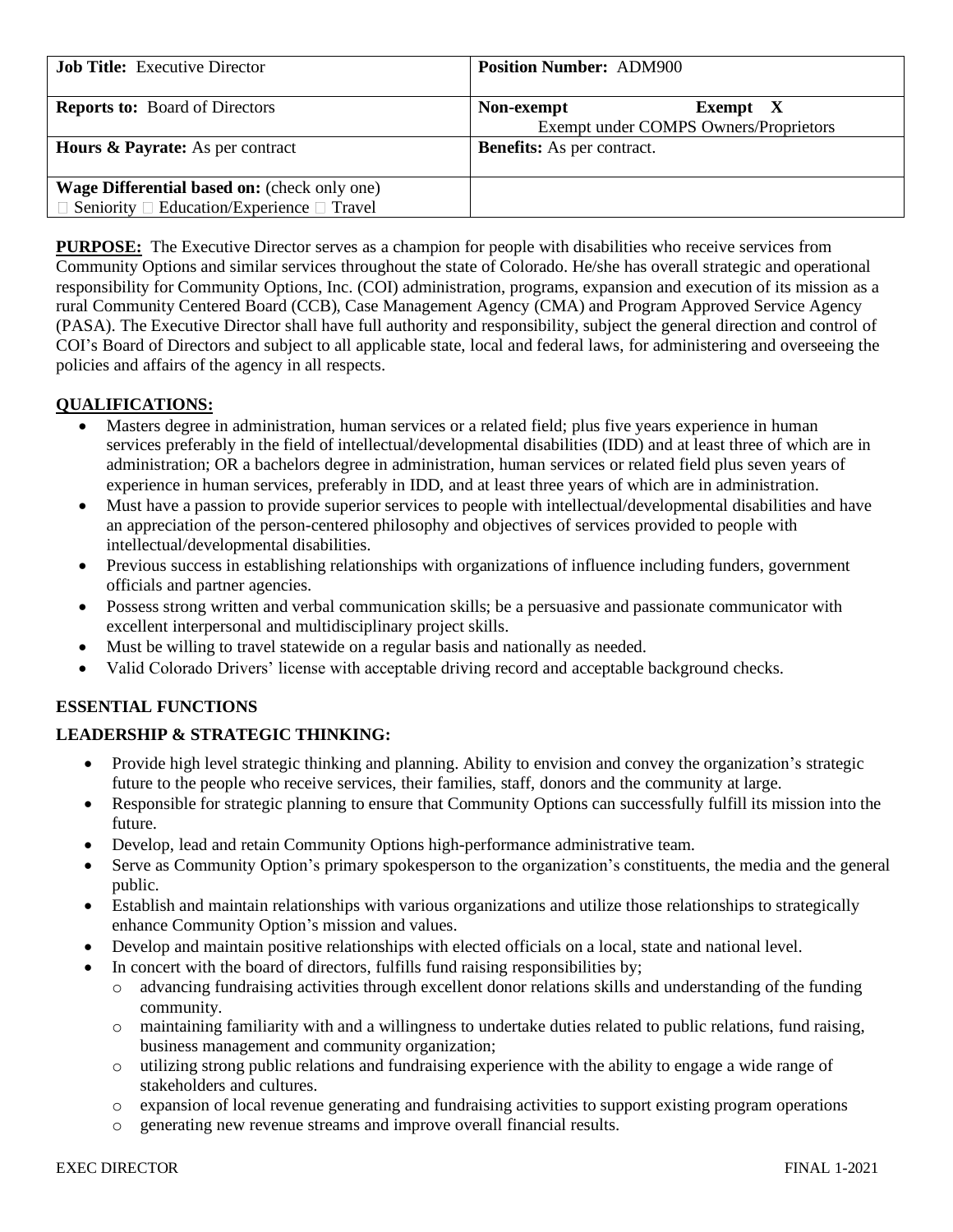- Serve as a leader and advocate for people with disabilities locally, regionally and statewide by engaging in various committees through Alliance and other state directed activities.
- Develop and maintain on-going relationships with local and statewide legislators and governmental representatives and various legislative committees such as the Joint Budget Committee (JBC).

# **ORGANIZATIONAL MISSION & STRATEGY:**

- Ensure ongoing local programmatic excellence, rigorous program evaluation and consistent quality of administration and finance, fundraising, communications, and systems; recommend timelines and resources needed to achieve strategic goals.
- Respectfully receives input from people receiving services, their families and advocates and integrates their needs, hopes and desires into program planning and overall agency direction. Conducts all focus groups and planning forums with people receiving services in the forefront of these activities.
- Works with the board, people receiving services and staff to ensure that the mission is fulfilled through programs, strategic planning and community outreach.
- Maintain familiarity with the various federal, state and local regulations which bear upon the activities of COI and make certain that the necessary licensing and certifications are in order and that all regulatory compliance is maintained.
- Responsible for the enhancement of Community Option's image by being active and visible in the community and by working closely with other professional, civic, local and state governments and private organizations.
- Responsible for planning, organization and direction of the organization's operations and programs.

## **FINANCIAL PERFORMANCE & VIABILITY:**

- Responsible for fiscal management that generally anticipates operating within the approved budget, ensures maximum resource utilization and maintenance of the organization in a positive financial position.
- Directs the preparation of the annual operating budget for submission to the board of directors.
- Expends funds that conform with the budget approved by the board of directors.
- Initiates amendments to the annual budget, as needed, and obtain board approval prior to any adjustments.
- Meets with lending agencies, groups and individuals to explain needs of the agency and negotiate funding arrangements and requests.
- Along with the board of directors, develops resources sufficient to ensure the financial health of the organization.
- Responsible for the fiscal integrity of Community Options, to include submission to the board a proposed annual budget and monthly financial statements, which accurately reflects the financial condition of the organization.
- Ensures that services and funding relationships are robust enough to meet or exceed strategic goals and objectives.
- The Executive Director executes working agreements and Memorandums of Understandings (MOUs) with other agencies as necessary and appropriate to define the responsibilities of those working relationships.
- Maintain awareness of grant programs and submit applications to those appropriate to the development of COI programs.

### **COMMUNITY RELATIONS:**

The Executive Director is responsible for conducting an active program of community relations by:

- maintaining appropriate liaison with representatives from all interested individuals and organizations in order to obtain their cooperation and to inform them of the needs and programs of COI.
- working with and supporting the efforts of other human service agencies and local governmental agencies.
- promoting and maintaining appropriate professional and ethical relationships in accordance with policies, rules and regulations.
- representing COI and the board of directors at various community and statewide functions.

## **BOARD OF DIRECTORS:**

- Develop, maintain and support a strong board of directors; seek and build board involvement with strategic direction for ongoing local operations.
- Responsible for communicating effectively with the board and providing, in timely and accurate manner, all information necessary for the board to function properly and to make informed decisions.
- Report to and work closely with the board of directors to seek their involvement in policy decisions, fundraising decisions and to increase the overall viability and visibility of the organization.